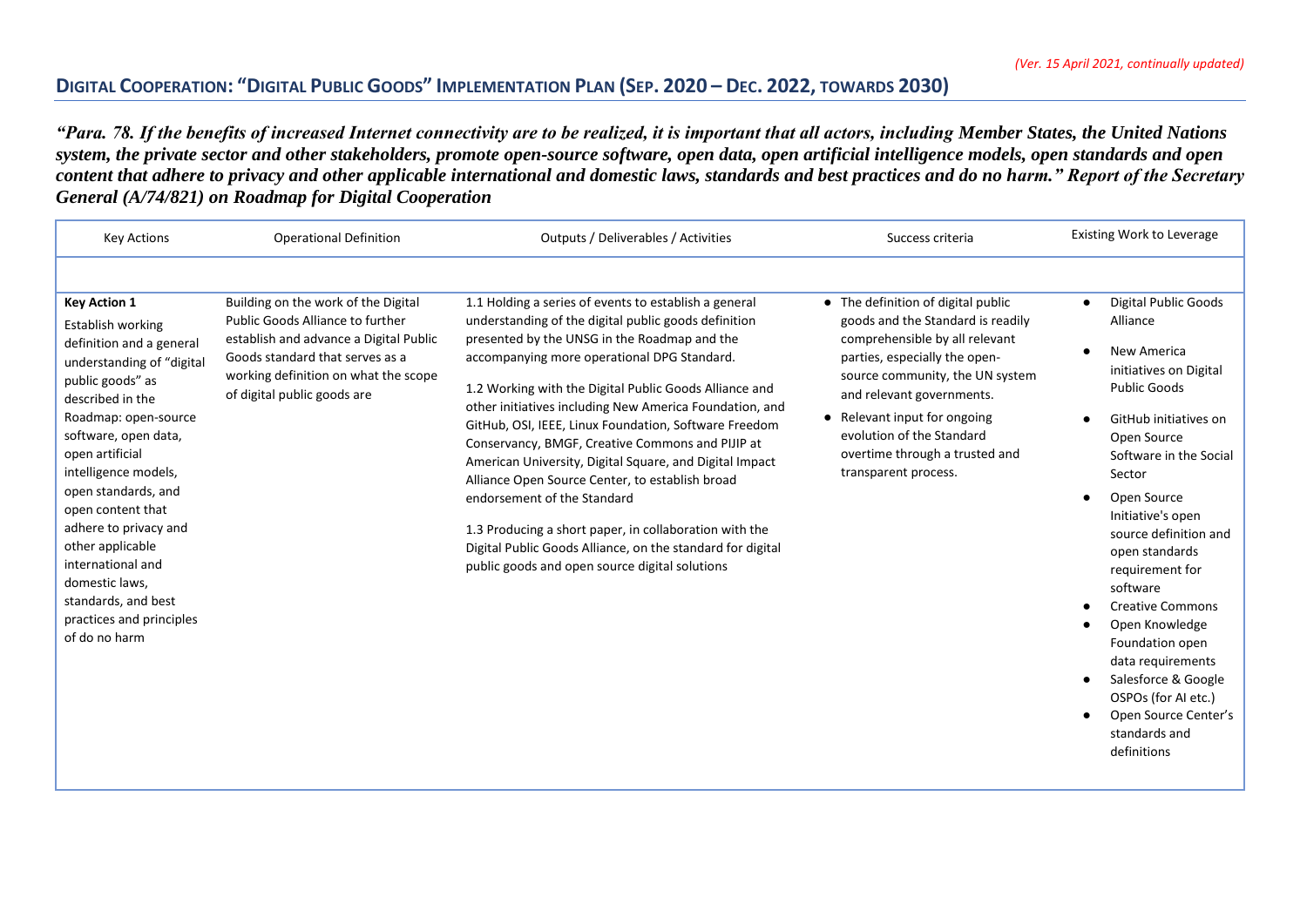| <b>Key Action 2</b><br>Establishing a go-to<br>digital public goods<br>platform, which share<br>digital public goods,<br>engage talent, and pool<br>data sets: | Supporting the work of the Digital<br>Public Goods Alliance, which responds<br>directly to the High-Level Panel's<br>recommendations                                                                                                              | 2.1<br>2.2<br>2.3 | Development/Expansion of the Alliance's platform<br>Playing a facilitating role between the Alliance and<br>other initiatives in exploring and establishing<br>potential collaborations<br>Promoting the work being done to advance DPGs,<br>including that of the Alliance to relevant parties,<br>including Member States                                                                  | • Synergy and effective<br>collaboration between the digital<br>cooperation agenda and the Tech<br>Envoy's Office with the Digital<br><b>Public Goods Alliance</b><br>• Bringing in new partners,<br>stakeholders, and initiatives to the<br>Alliance | <b>Digital Public Goods</b><br>$\bullet$<br>Alliance<br>Catalog of Digital<br>$\bullet$<br>Solutions hosted by<br><b>DIAL</b><br>Digital Atlas hosted<br>by WHO<br>New America's<br>registry<br><b>EndViolence Global</b><br>Partners' work on<br>Safety by Design in<br>context of online<br>child harms |
|----------------------------------------------------------------------------------------------------------------------------------------------------------------|---------------------------------------------------------------------------------------------------------------------------------------------------------------------------------------------------------------------------------------------------|-------------------|----------------------------------------------------------------------------------------------------------------------------------------------------------------------------------------------------------------------------------------------------------------------------------------------------------------------------------------------------------------------------------------------|-------------------------------------------------------------------------------------------------------------------------------------------------------------------------------------------------------------------------------------------------------|-----------------------------------------------------------------------------------------------------------------------------------------------------------------------------------------------------------------------------------------------------------------------------------------------------------|
| <b>Key Action 3</b><br>Promote robust human<br>rights and governance<br>frameworks and<br>inclusion for such<br>"goods"                                        | Engaging with the open-source<br>community, human rights groups, and<br>governments to establish sound<br>understanding of human rights<br>implications for open-source goods<br>and related governance frameworks                                | 3.1<br>3.2        | Holding a series of open consultations and events<br>on identifying human rights implications for digital<br>public goods and potential governance frameworks<br>Working with the Alliance and human rights groups<br>to monitor the development and use of digital<br>public goods (2) promoting good governance and<br>human rights through digital public goods                           | • Acceptance of identified human<br>rights implications by the open-<br>source community and existing<br>initiatives on digital public goods                                                                                                          | Digital Public Goods<br>$\bullet$<br>Alliance<br>New America<br>initiatives<br>Roundtable on Digital<br>Human Rights<br>Software Freedom<br>Conservancy<br>Engine Room<br>(responsible data)                                                                                                              |
| <b>Key Action 4</b><br>Promote digital public<br>goods, including through<br>greater investment,<br>amplified efforts and<br>strengthen coordination           | Identifying and developing financial<br>models for the development and<br>maintenance of digital public goods.<br>Promoting awareness, understanding,<br>and capacity for governments and<br>societies to be able to use digital public<br>goods. | 4.1.<br>4.2.      | Identify existing financial models, including<br>government and philanthropic funds and<br>"independent" funds for and from the open-source<br>community through a paper/online resource<br>Collaborating with the Alliance, country<br>governments and relevant actors in the ecosystem<br>to publish case based learnings and "best practice"<br>guidelines, for how governments and other | Creation or expansion of<br>$\bullet$<br>funds available for digital<br>public goods<br>Publication of case based<br>$\bullet$<br>learnings and DPG best<br>practice guidelines for<br>governments and other<br>stakeholders implementing<br>DPGs.    | · Digital Public Goods Alliance<br>• Resident-Coordinator offices<br>• GitHub initiatives, including<br>proposal by Github for a<br>research project around<br>funding as a barrier to open<br>source development                                                                                         |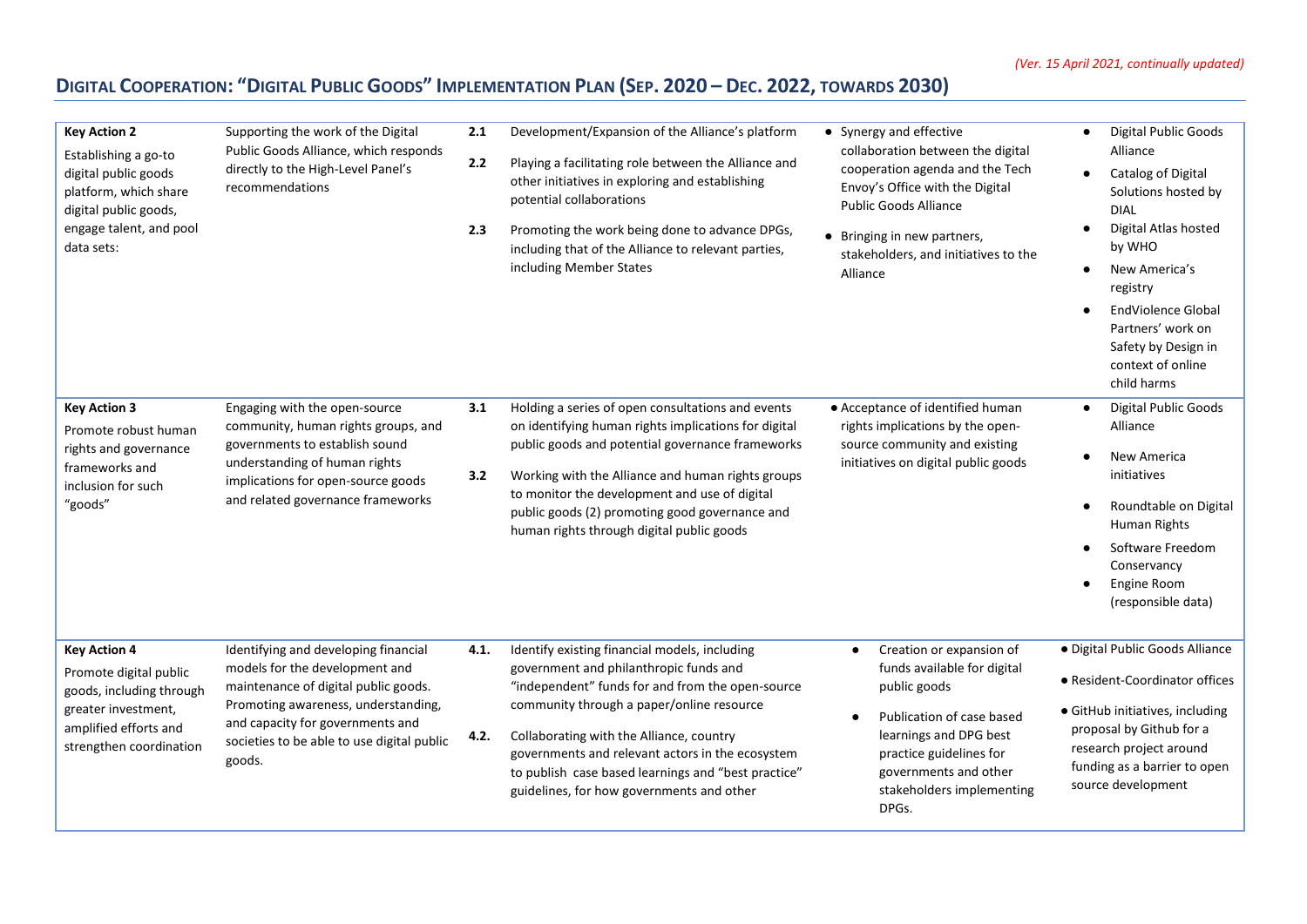|                                                                                                                                                                 |                                                                                                                                                                                                                                                                                                                                                                                                                                                                   | 4.3.<br>4.4.<br>4.5.         | stakeholders can approach and expand their use,<br>and promotion of digital public goods<br>Promoting the expansion of funds available, both<br>revenue and grant model, for development and<br>deployment of digital public goods to ensure<br>sustainability of such goods<br>Capacity building for regional and local level<br>governments and civil societies to be able to use<br>digital public goods<br>Establish best practice and promote success stories,<br>for instance, examples of successful stewardship of<br>a DPG project which includes governance policies.                                                                                                                                                                                                                                        | More funding mobilized for<br>digital public goods and<br>their implementation,<br>improving long term<br>sustainability, as well as<br>recommendations for<br>funding principles for such<br>activities.<br>Increased level of capacity<br>for use of digital public<br>goods, including through<br>education for developing<br>and utilizing open-source<br>resources            |                                                                                                                                                                                                                                                                                                                                                                                                                                        |
|-----------------------------------------------------------------------------------------------------------------------------------------------------------------|-------------------------------------------------------------------------------------------------------------------------------------------------------------------------------------------------------------------------------------------------------------------------------------------------------------------------------------------------------------------------------------------------------------------------------------------------------------------|------------------------------|------------------------------------------------------------------------------------------------------------------------------------------------------------------------------------------------------------------------------------------------------------------------------------------------------------------------------------------------------------------------------------------------------------------------------------------------------------------------------------------------------------------------------------------------------------------------------------------------------------------------------------------------------------------------------------------------------------------------------------------------------------------------------------------------------------------------|------------------------------------------------------------------------------------------------------------------------------------------------------------------------------------------------------------------------------------------------------------------------------------------------------------------------------------------------------------------------------------|----------------------------------------------------------------------------------------------------------------------------------------------------------------------------------------------------------------------------------------------------------------------------------------------------------------------------------------------------------------------------------------------------------------------------------------|
| <b>Key Action 5</b><br>All to deploy digital<br>public goods as part of<br>their immediate<br>responses and in the<br>future, approaches to<br>achieve the SDGs | Engage in immediate capacity building<br>and resource development for the UN<br>system to better understand and<br>utilize open-source goods and digital<br>public goods<br>Ensure cross-fertilization, coordination<br>and synergy with the other<br>Roundtables undertaking<br>implementation of the Secretary-<br>General's roadmap, including but not<br>limited to, digital inclusion, global<br>connectivity, capacity-building and<br>digital human rights | 5.1.<br>5.2.<br>5.3.<br>5.4. | Conduct research to identify general and specific<br>use cases of various open-source, open content and<br>open data within the UN system, leveraging on<br>existing work done on use cases<br>Drafting of guidelines for using digital public goods,<br>including the development of licensing<br>recommendations that meet the needs of the use<br>cases referred to above, leveraging on existing work<br>done<br>Partnership with the open-source community, civil<br>society and private sector, and existing training<br>programs to create modules for UN staff and<br>personnel, including UNV<br>Consider other key areas of engagement and<br>possible initiatives where there can be synergies<br>with the DPG agenda, including in areas such as<br>digital public infrastructure and ICT building blocks. | • Database of use cases from across<br>the UN system for UN systemwide<br>reference<br>• Expansion of awareness,<br>understanding, and capacity to<br>utilize open-source and digital<br>public goods within the UN<br>system<br>· More digital public goods created,<br>deployed and used by UN-<br>institutions; with a view to<br>broader support for DPGs in the<br>longer run | <b>Digital Public Goods</b><br>$\bullet$<br>Alliance<br>Linux Foundation<br>$\bullet$<br>Open Source<br>Initiative<br><b>ITU/DIAL SDG</b><br>$\bullet$<br>Investment<br>Framework<br>UNTIL/OICT<br>$\bullet$<br>innovation programs<br>IBM Call for Code<br>campaign<br>Private sector<br>$\bullet$<br>Catalog of Digital<br>Solutions has a<br>current running list of<br>use cases<br>Work of other<br>roundtables and<br>Champions; |